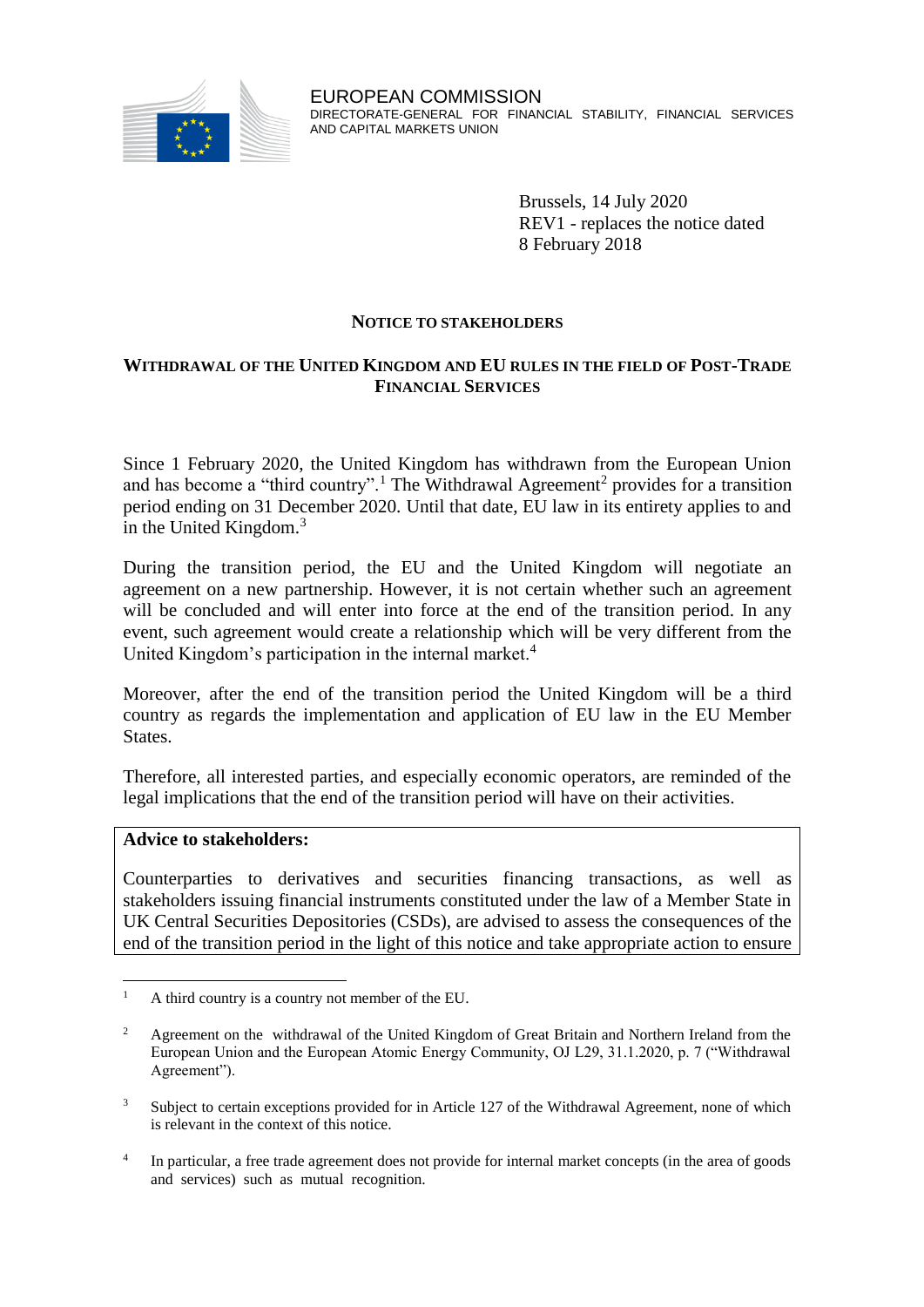that they comply with all the applicable legal requirements.

**Please note**: This notice does not address

- EU rules on conflict of laws and jurisdictions ("judicial cooperation in civil and commercial matters");
- EU company law;
- EU rules on personal data protection.

For these aspects, other notices are in preparation or have been published.<sup>5</sup>

This notice should be read in conjunction with the Commission Communication "Getting ready for changes - Communication on readiness at the end of the transition period between the European Union and the United Kingdom" of 9 July 2020,<sup>6</sup> and in particular section II.B.1 thereof.

After the end of the transition period, EU rules on financial markets, in particular Regulation (EU) No 648/2012 of the European Parliament and of the Council of 4 July 2012 on OTC derivatives, central counterparties and trade repositories  $(EMIR)$ , Regulation (EU) No 600/2014 of the European Parliament and of the Council of 15 May 2014 on markets in financial instruments and amending Regulation (EU) No 648/2012  $(MIFIR)<sup>8</sup>$  Regulation (EU) 2015/2365 of the European Parliament and of the Council of 25 November 2015 on transparency of securities financing transactions and of reuse and amending Regulation (EU) No 648/2012 (SFTR),<sup>9</sup> Regulation (EU) No 909/2014 on improving securities settlement in the European Union and on central securities depositories (CSDR), <sup>10</sup> and Directive 98/26/EC of the European Parliament and of the Council of 19 May 1998 on settlement finality in payment and securities settlement systems  $(SFD)$ ,<sup>11</sup> no longer apply to the United Kingdom. This has in particular the following consequences:

# **1. DERIVATIVES**

 After the end of the transition period, derivatives traded on a UK regulated market will no longer fulfil the definition of exchange traded derivatives (ETDs) under EU law. According to Article 2(32) of MIFIR, ETDs are derivatives traded on an EU

- <sup>7</sup> OJ L 201, 27.7.2012, p. 1.
- <sup>8</sup> OJ L 173, 12.6.2014, p. 84.
- <sup>9</sup> OJ L 337, 23.12.2015, p. 1.
- <sup>10</sup> OJ L 257, 28.8.2014, p. 1.
- <sup>11</sup> OJ L 166, 11.6.1998, p. 45.

 $\overline{5}$ <sup>5</sup> [https://ec.europa.eu/info/european-union-and-united-kingdom-forging-new-partnership/future](https://ec.europa.eu/info/european-union-and-united-kingdom-forging-new-partnership/future-partnership/getting-ready-end-transition-period_en)[partnership/getting-ready-end-transition-period\\_en.](https://ec.europa.eu/info/european-union-and-united-kingdom-forging-new-partnership/future-partnership/getting-ready-end-transition-period_en)

<sup>6</sup> COM(2020) 324 final.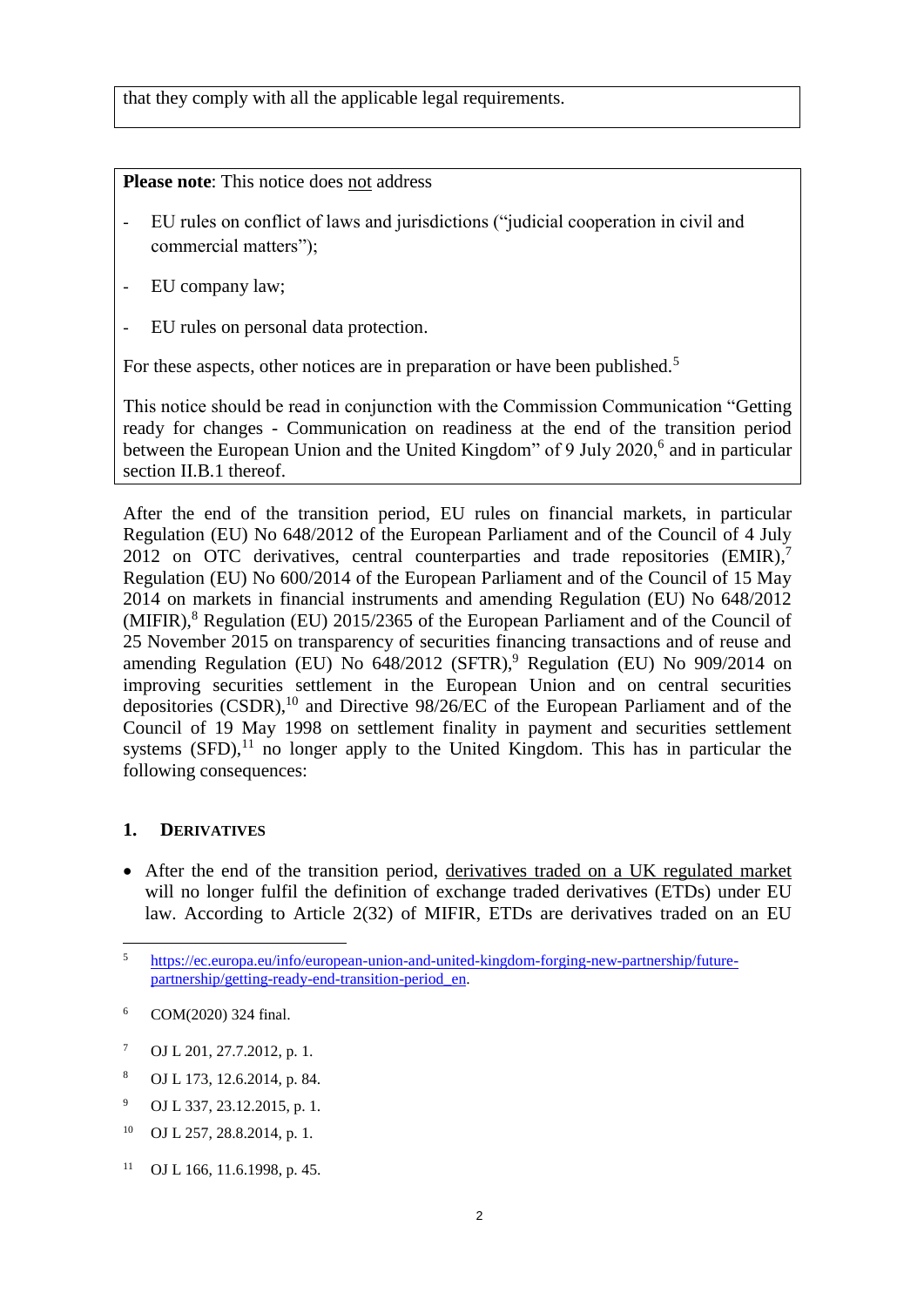regulated market, or on a third-country market considered to be equivalent.<sup>12</sup> Thus, under EU law<sup>13</sup>, after the end of the transition period, ETDs traded on a UK regulated market will be over-the-counter (OTC) derivative contracts. The Commission is empowered by Article 2a of EMIR to declare a third country market equivalent. While the assessment of the UK's equivalence in this area is ongoing, the assessment has not been finalised. All stakeholders thus have to be informed and ready for a scenario where derivatives traded in the UK regulated markets are treated as OTC derivatives.

 An ETD that becomes an OTC derivative will thus become subject to all EMIR requirements applicable to OTC derivatives transactions. With the exception of hedging transactions entered into by non-financial counterparties, all OTC derivatives transactions count towards the calculation of the clearing threshold in accordance with the provisions of EMIR, and will be subject to the EMIR clearing obligation, provided that the product concerned has been made subject to that obligation,  $14$  as well as certain risk mitigation techniques (notably the exchange of margins).

OTC derivatives that are subject to the clearing obligation must be cleared by a central counterparty (CCP) which is authorised and established in a Member State of the EU or a CCP established in a third-country and which is recognised by the European Securities and Markets Authority (ESMA) under Article 25 of EMIR to clear that class of OTC derivative. <sup>15</sup> The Commission is empowered to declare a third country's regulatory and supervisory frameworks equivalent. Such an equivalence decision is a pre-condition for a recognition of a third country CCP by ESMA. Without equivalence and recognition, after the end of the transition period, a CCP established in the United Kingdom cannot be used to fulfil the clearing obligation. While the assessment of the UK's equivalence in this area is ongoing, the assessment has not been finalised. All stakeholders thus have to be informed and ready for a scenario where counterparties will not be able to fulfil their clearing obligation under EMIR in CCPs established in the United Kingdom.

• The obligation to clear transactions through an authorised CCP established in the EU or a recognised CCP established in a third country also applies to counterparties established in third countries, where the contract has a direct, substantial and foreseeable effect within the EU or where such an obligation is necessary or appropriate to prevent the evasion of any provisions of EMIR.<sup>16</sup>

 $\overline{a}$ 

<sup>&</sup>lt;sup>12</sup> An ETD is "a derivative that is traded on a regulated market or on a third-country market considered to be equivalent to a regulated market […], and as such does not fall within the definition of an OTC derivative as defined in Article 2(7) of EMIR", see Article 2(32) of MIFIR.

<sup>&</sup>lt;sup>13</sup> OTC derivative contracts are those not traded on an EU regulated market or traded on third-country regulated market that is not subject to an equivalence decision. See Article 2(7) and Article 2a of EMIR.

<sup>&</sup>lt;sup>14</sup> The following products are currently subject to a clearing obligation: interest rate swaps in Euro, Japanese Yen, US Dollar, Norwegian Krona, Polish Zloty and Swedish Krona; and index credit default swaps.

<sup>&</sup>lt;sup>15</sup> See Article 4(3) of EMIR.

<sup>&</sup>lt;sup>16</sup> For further details, see Article 4 EMIR and Commission Delegated Regulation (EU) No 285/2014 of 13 February 2014 supplementing Regulation (EU) No 648/2012 of the European Parliament and of the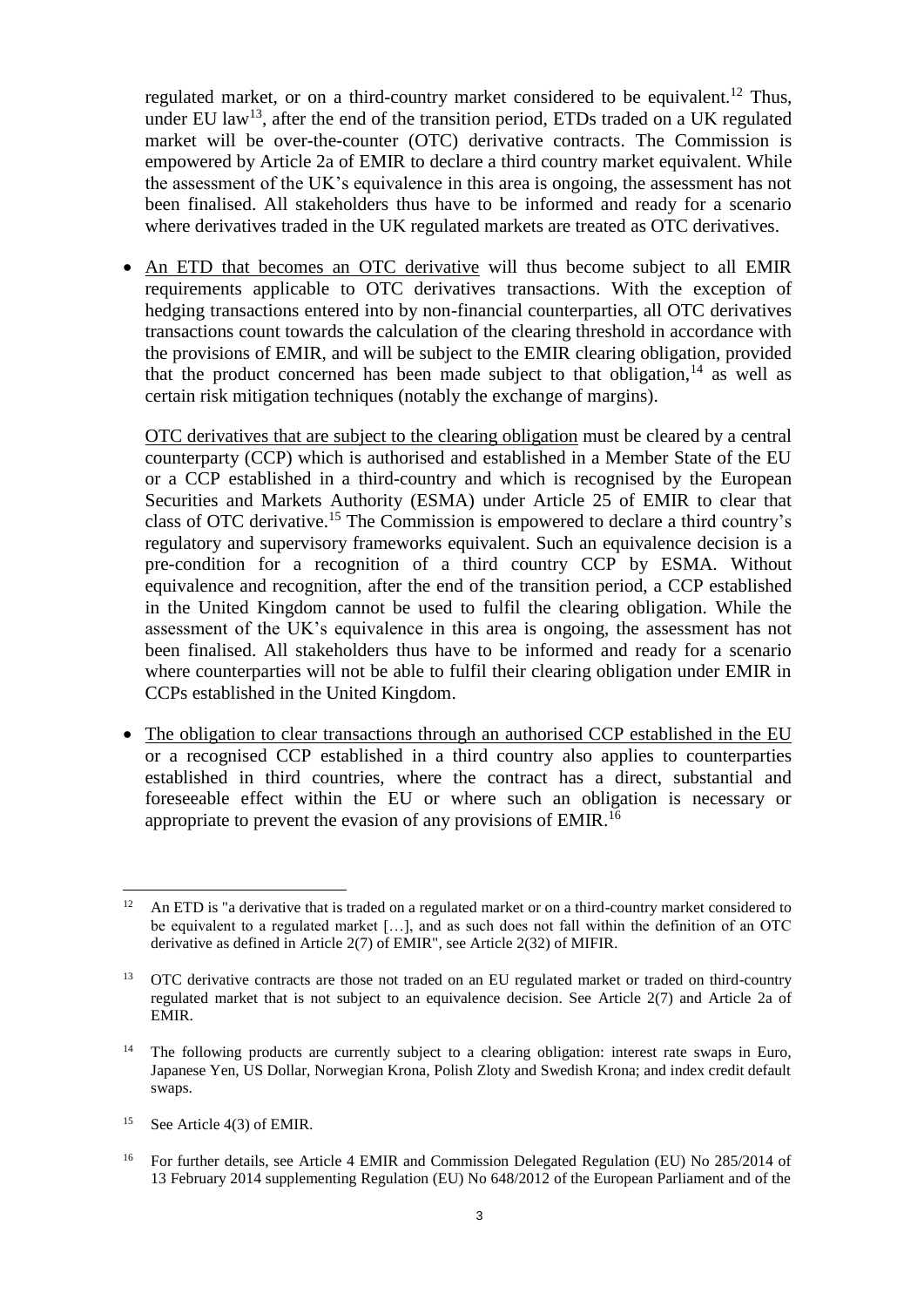- The loss of EU authorisation of CCPs established in the United Kingdom will affect their ability to continue performing certain activities (e.g. compression) and fulfilling certain obligations (e.g. default management) with regard to contracts concluded before the end of the transition period.
- A higher capital charge will apply to exposures resulting from positions in derivatives held by credit institutions and investment firms established in the EU in nonrecognised CCPs established in third countries. <sup>17</sup> This is because only authorised CCPs established in the EU and recognised CCPs established in a third country are qualifying CCPs<sup>18</sup> (QCCPs), which have a favourable capital treatment under CRR.<sup>19</sup>
- Counterparties in the EU and counterparties in third countries to which the clearing obligation applies should therefore examine their derivatives portfolios. All counterparties (including counterparties established in third countries), be they a financial institution or a non-financial company above the clearing threshold, should ensure that they fulfil the clearing requirements. Where derivatives are concluded via an intermediary or cleared via an intermediary (i.e. clearing member, client of a clearing member or an indirect client), counterparties should ensure that their contract with that intermediary duly complies with the applicable legal requirements. This also applies to clearing relationships within banking groups.

### **2. TRADE REPOSITORIES AND REPORTING**

 Derivatives or securities financing transactions which are subject to the reporting obligation under EMIR or SFTR must be reported by CCPs or counterparties to an EU registered trade repository or to a third-country trade repository recognised by ESMA.<sup>20</sup> The Commission is empowered by Article 77 of EMIR and Article 19 of SFTR to declare third country's regulatory and supervisory frameworks equivalent. Such an equivalence decision is a precondition for a recognition of a third country trade repository by ESMA. Without equivalence and recognition, after the end of the transition period, trade repositories established in the United Kingdom cannot be used to fulfil the reporting obligation. While the assessment of the UK's equivalence in this area is ongoing, the assessment has not been finalised. All stakeholders thus have to be informed and ready for a scenario where the UK established trade repositories cannot be used to fulfil the reporting obligation under EMIR and SFTR.

Council with regard to regulatory technical standards on direct, substantial and foreseeable effect of contracts within the Union and to prevent the evasion of rules and obligations, OJ L 85, 21.3.2014, p.1.

- <sup>17</sup> See Articles 300 to 311 Regulation (EU) No 575/2013 of the European Parliament and of the Council of 26 June 2013 on prudential requirements for credit institutions and investment firms and amending Regulation (EU) No 648/2012 (CRR).
- <sup>18</sup> See Article 497 of Regulation (EU) No 575/2013 of the European Parliament and of the Council of 26 June 2013 on prudential requirements for credit institutions and investment firms and amending Regulation (EU) No 648/2012 (CRR).
- See Article 4(1)(88) of CRR, subject to the transitional provisions of Article 497 of CRR and Commission Implementing Regulation (EU) 2017/2241 of 6 December 2017 (transitional period lasts for third-country CCPs until 15 June 2018).
- <sup>20</sup> See Article 9 of EMIR and Article 4 of SFTR.

 $\overline{a}$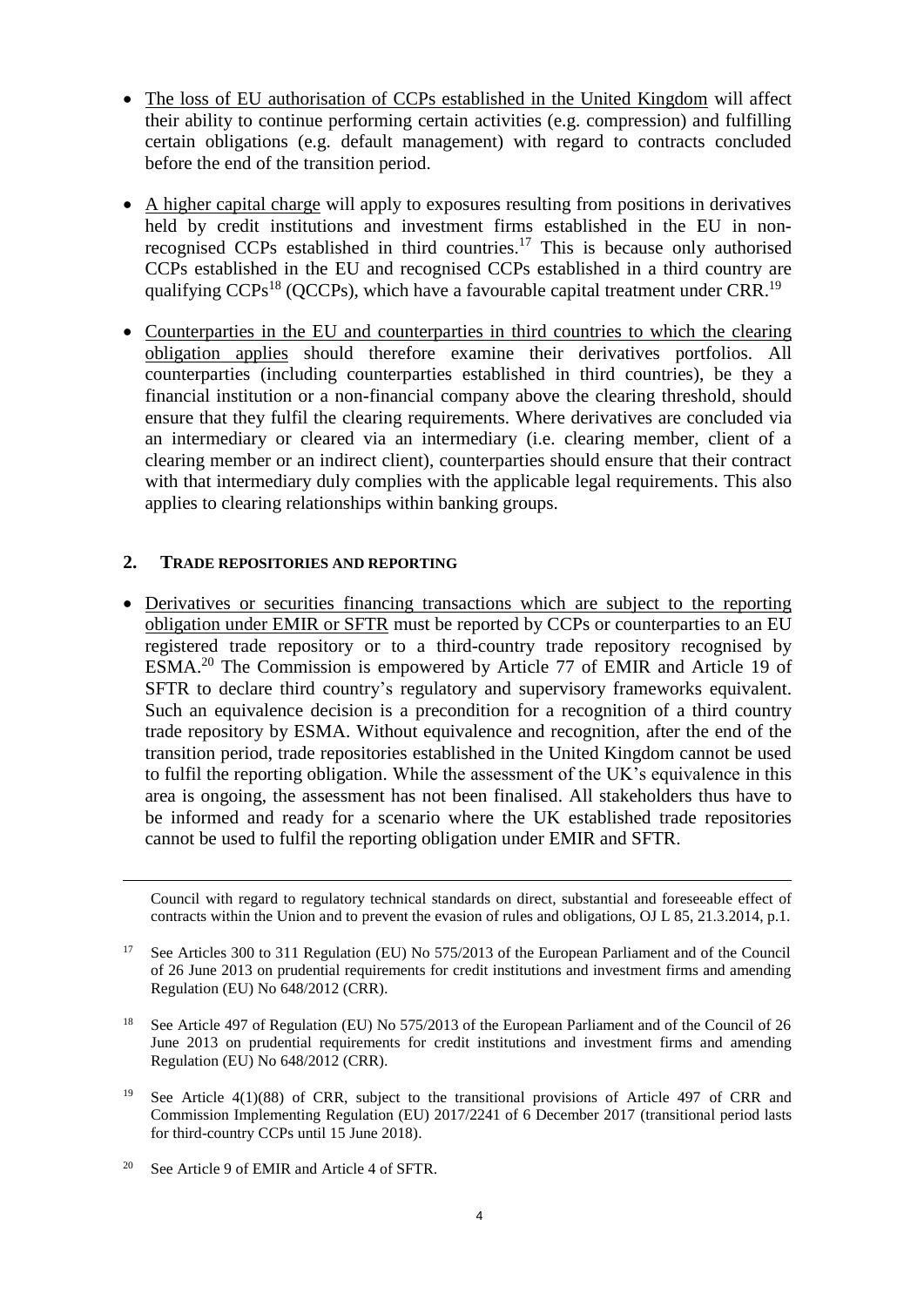- The obligation to report a derivative contract to a duly registered or recognised trade repository is addressed to the CCPs and to the counterparties. Counterparties responsible for the reporting, be they financial or non-financial, must ensure that this requirement is fulfilled. Where reporting to a trade repository is delegated to a third party, counterparties should ensure that their contract guarantees compliance with all applicable legal requirements in EMIR and/or SFTR.
- The requirement for counterparties to keep a record of any derivative contract that has been concluded and of any modification thereto must continue to be fulfilled by counterparties for at least five years following the termination of the contract.<sup>21</sup>

# **3. CENTRAL SECURITIES DEPOSITORIES AND SECURITIES SETTLEMENT SYSTEMS**

- CSDs operate securities settlement systems. They settle (finalise) transactions concluded on the market. CSDs also ensure the maintenance of securities accounts that record how many securities have been issued by whom and each change in the holding of those securities.
- Third-country CSDs must apply for recognition to ESMA where they intend to provide certain core CSD services (issuance and central maintenance services related to financial instruments governed by the law of an EU Member State) or where they intend to provide their services in the EU through a branch set up in a Member State.
- The Commission is empowered by Article 25 of CSDR to declare third country's regulatory and supervisory frameworks equivalent. Such a decision is a precondition for a recognition of a third country CSD by ESMA. Without equivalence and recognition, after the end of the transition period, CSDs established in the United Kingdom cannot continue to provide issuance and central maintenance services related to financial instruments governed by the law of an EU Member State or provide their services in the EU through a branch in an EU Member State. UK CSDs cannot benefit from the grandfathering provision under Article 69(4) of CSDR. While the assessment of the UK's equivalence in this area is ongoing, the assessment has not been finalised. All stakeholders thus have to be informed and ready for a scenario where UK established CSDs cannot provide issuance and central maintenance services related to financial instruments governed by the law of an EU Member State or provide their services in the EU through a branch in an EU Member State.
- Systems will no longer be able to be designated by the United Kingdom under the Settlement Finality Directive.<sup>22</sup> After the end of the transition period, systems currently designated by the United Kingdom will lose their designation under the Settlement Finality Directive along with the rights and benefits that entails for them

 $\overline{a}$ <sup>21</sup> See Article 9(2) of EMIR.

<sup>&</sup>lt;sup>22</sup> See Article 2(a) of Directive 98/26/EC of the European Parliament and of the Council of 19 May 1998 on settlement finality in payment and securities settlement systems (SFD).